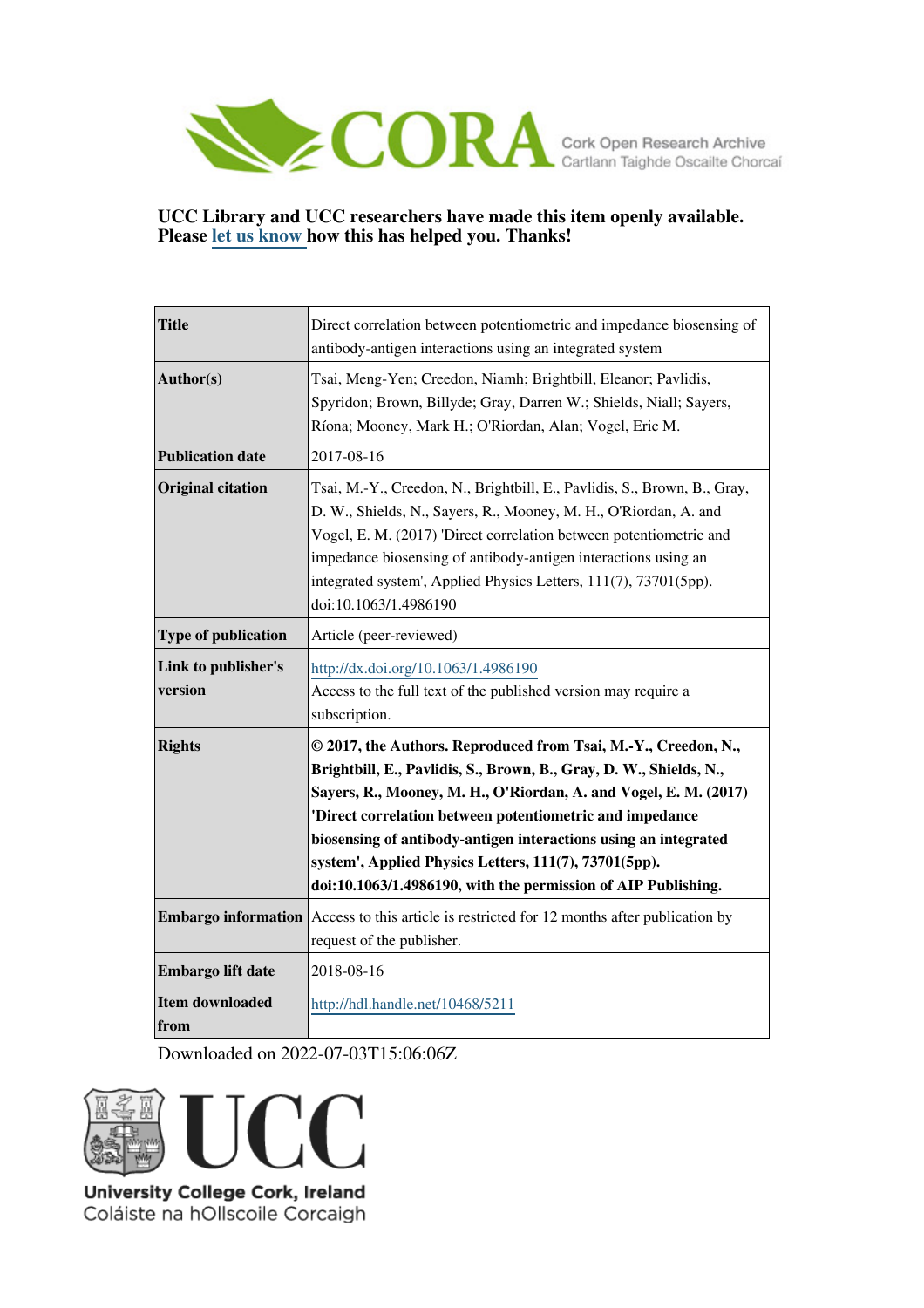### **Supplementary Information**

Direct Correlation between Potentiometric and Impedance Biosensing of Antibody-Antigen Interactions using an Integrated System

Meng-Yen Tsai,<sup>1,\*</sup> Niamh Creedon,<sup>2</sup> Eleanor Brightbill,<sup>1</sup> Spyridon Pavlidis,<sup>1</sup> Billyde Brown,<sup>3</sup> Darren W. Gray,<sup>4</sup> Niall Shields,<sup>4</sup> Ríona Sayers,<sup>5</sup> Mark H. Mooney,<sup>4</sup> Alan O'Riordan<sup>2</sup> and Eric M. Vogel<sup>1,\*</sup>

<sup>1</sup>School of Materials Science and Engineering, Georgia Institute of Technology, Atlanta, GA 30332, USA <sup>2</sup>Nanotechnology Group, Tyndall National Institute, University College Cork, Cork, T12R5CP, Ireland <sup>3</sup>Georgia Tech Manufacturing Institute, Georgia Institute of Technology, Atlanta, GA 30332, USA 4 Institute for Global Food Security, School of Biological Sciences, Queen's University Belfast, Belfast, Northern Ireland, BT9 5AG, United Kingdom

<sup>5</sup>Animal and Bioscience Research Department, Animal and Grassland Research and Innovation Centre, Teagasc, Moorepark, Fermoy, Co. Cork, Ireland

\*corresponding authors

M.-Y. Tsai: mytsai@gatech.edu

E. M. Vogel: eric.vogel@mse.gatech.edu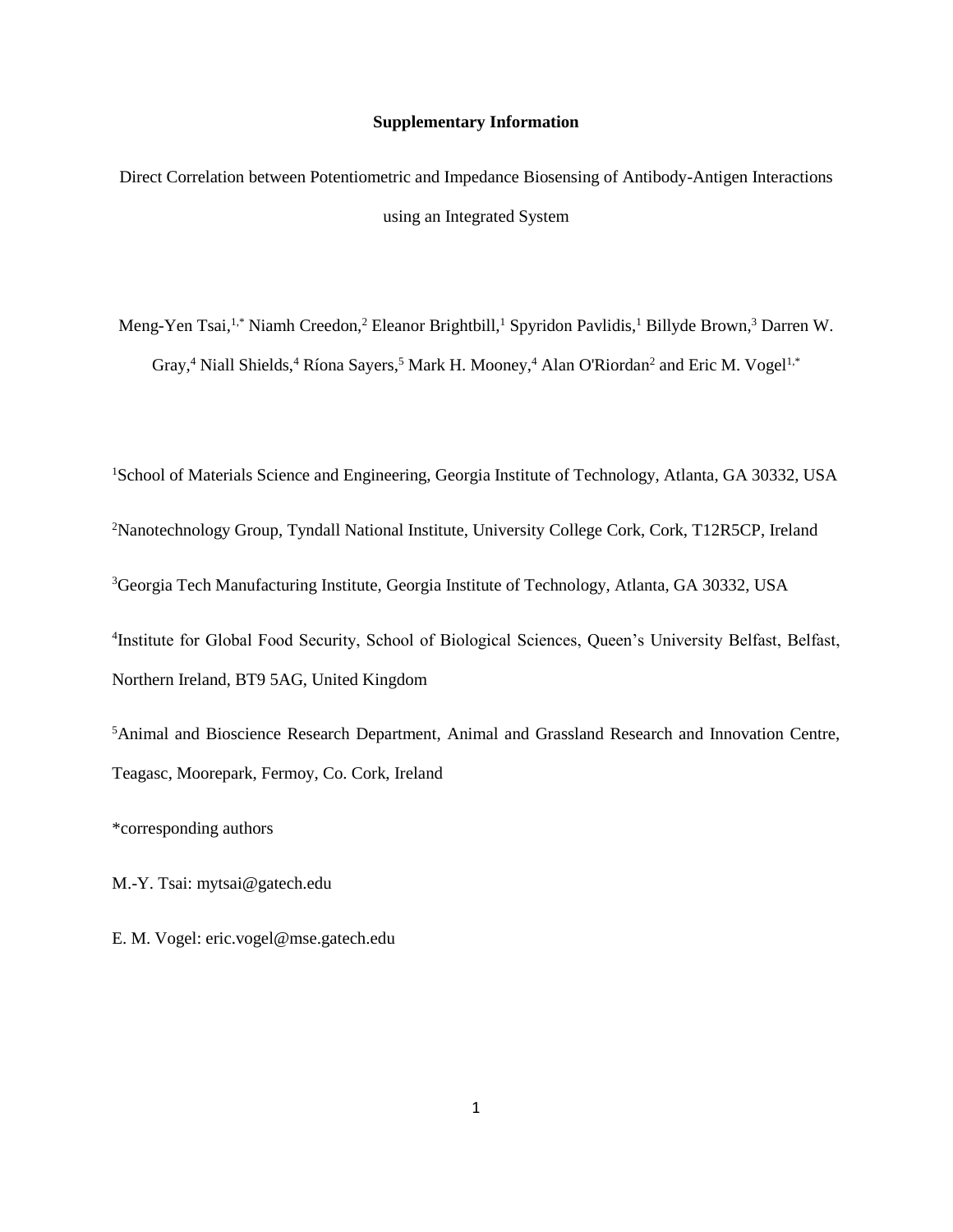#### **Electrical measurements**

The *I-V* characteristics of the EGFET biosensors were measured with a Keithley 4200-SCS semiconductor characterization system. The  $V<sub>d</sub>$  was 0.2 V and a positive  $V<sub>ref</sub>$  sweep was applied to the liquid through a commercial dip-in Ag/AgCl reference electrode (Princeton Applied Research / Ametek #K0260). The impedance spectra of EIS biosensors were measured with a Gamry Interface 1000 potentiostat. The DC bias was -0.4 V and the RMS AC oscillation was 5 mV. Cyclic voltammetry was used for the deposition of the o-ABA functional layer on the sensing surface. The voltage scan range is 0 to 0.8 V for 10 scans and the scan rate was 50 mV/s.

#### **Analysis of EIS biosensors for BSA/anti-BSA system**

The plot of  $R_{ct}$  and  $C_{surface}$  values versus anti-BSA concentration are shown in Figure S1a and S1b, respectively. R<sub>ct</sub> responds well to the increasing concentration of anti-BSA. However, the surface capacitance shows a much smaller response to various anti-BSA concentrations after a large drop of capacitance value upon the introduction of 10 ng/ml anti-BSA solution.



Figure S1. The values of circuit elements from the fitting of measured impedance spectra versus different anti-BSA concentrations. (a) The plot of  $R<sub>ct</sub>$  versus different anti-BSA concentrations. (b) The plot of *C*surface versus different anti-BSA concentrations.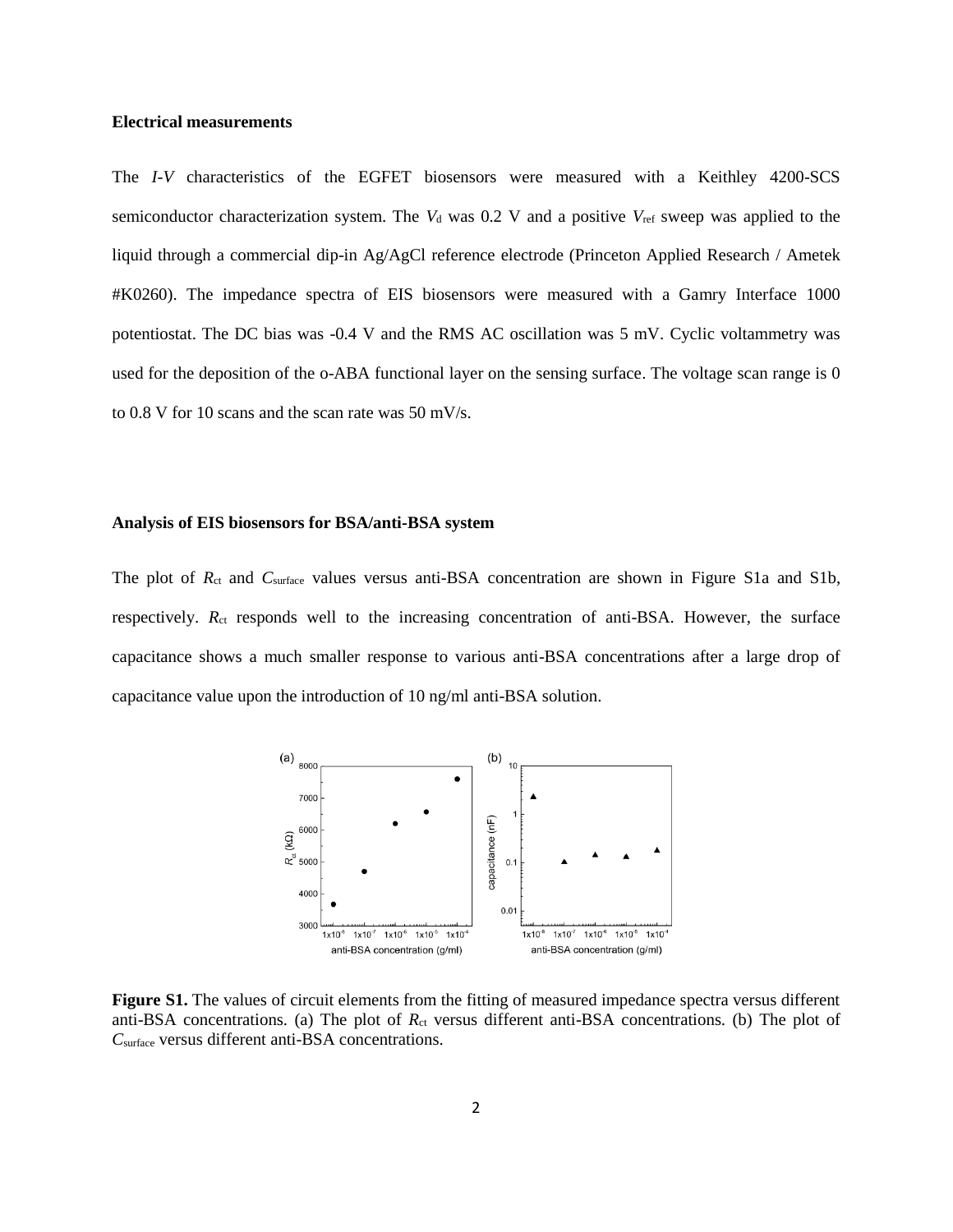#### **Detection of bovine parainfluenza using HN/BPIV3 blood system**

Beyond the prototype BSA/anti-BSA system in simple buffer solution, animal disease diagnosis using serological samples from animal blood was also demonstrated. Bovine parainfluenza virus type-3 (BPIV3), a common cause of pneumonia in cattle, was detected in blood plasma samples by immobilization of hemagglutinin-neuraminidase (HN) as the probe on the sensing surface. HN was produced using the baculovirus expression system using previously established protocols.<sup>1</sup> The WE was coated with o-aminobenzoic acid (o-ABA, 50 mM in  $H_2SO_4$ ) carboxylated film through 10 cyclic voltammetry scans (0 to 0.8 V, 50 mV/s). Similar to the above-mentioned BSA immobilization, HN proteins (50 μg/ml in acetate buffer pH 4.0) were immobilized to the sensing surface through amine coupling. Blood samples taken from calves in Northern Ireland were processed to plasma<sup>2</sup> and screened for the presence of anti-BPI3V antibodies using the Svanovir PI3V-Ab ELISA. The sensing surface was blocked using 1M ethanolamine followed by diluted bovine plasma (50X dilution in HBS-EP buffer, pH 7.4) after the immobilization of HN proteins. The HN-immobilized sensing surface was then exposed to dilutions of positive blood plasma in HBS-EP buffer for 30 min contact time. After the contact, the sensing surface was rinsed with HBS-EP buffer to remove the weakly bound antibodies and possible nonspecific binding. The electrical measurement was performed in buffer with 10 mM hexaammineruthenium (III) chloride in HBS-EP as the redox couple. Figure S2a shows the Nyquist plot of the EIS impedance biosensors in response to several dilutions of positive BPIV3 plasma samples. When the charged BPIV3 HN attaches to the sensing surface, the biomolecular attachments cause the change of surface potential measured by the FET as well as a change of the impedance measured by EIS biosensors. Figure S2b shows a linear relationship between the exponentiation of surface potential change (measured by FET) and the charge transfer resistance (from EIS). Again, the linear relationship fits well into the Butler-Volmer theory, confirming the correlation between potentiometric and impedance biosensors and that the surface potential change is the origin of sensing response for both sensing techniques.